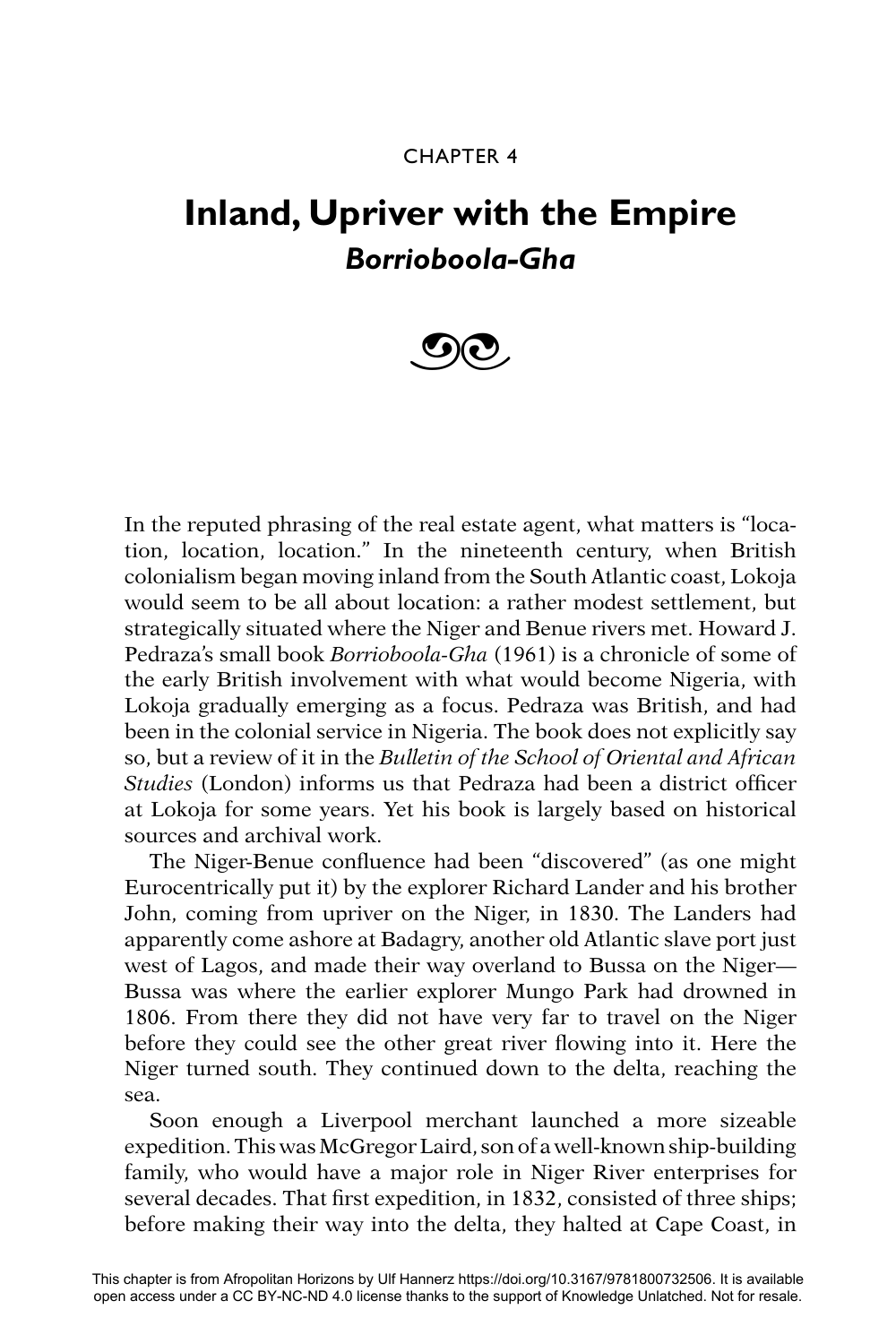what is now Ghana, and Fernando Poo—then a notable Spanish island base, by now part of Equatorial Guinea. (We saw in chapter 2 that Sebastian, Mariana's husband, also went there.) On the other hand, it did not go into Lagos—a major port for the slave trade, but not yet under British control. The journey upstream was hazardous, with a number of key crew members lost to malaria. Yet eventually, they could again see Benue and Niger meeting, the former clear and dark blue, the latter whitish and muddy.

Trading was slow. Cowrie shells were the only currency (as Amos Tutuola's palm-wine drinkard would also find in the Land of the Dead a hundred years later), and there was a dearth of those. Following various intermezzos, what remained of the first expedition returned to Liverpool.

It took Laird almost a decade to get a second expedition going, but now he had more official support. It was a complicated organizational construct, and some linguistic, cultural, and geographic confusion seems to have gone into both planning and execution. This time it was not all business, but a civilizing mission as well, carrying Bibles and other religious literature for distribution. There were also letters of recommendation from rabbis in London, just in case one would run into any Jews inland. One of the rabbis encouraged inquiries into the customs of the natives along the River Tigris; he must have gotten his great rivers mixed up. A German chaplain, the Reverend Schön, reputedly had some expertise in Hausa, the *lingua franca* further north, but on board, his sermons were "rendered unintelligible to many by his foreign accent."

More importantly, the crew included a young man named Samuel Ajayi Crowther, originally a Yoruba, who had first become a commodity for Portuguese slave traders. Freed by the British and landed in Freetown, Sierra Leone, to become a Creole, Crowther was placed in a missionary school and was found promising. After he was sent to Britain for even further training, he returned to West Africa, where he was recruited to accompany the Reverend Schön on the Niger expedition. After that, Crowther came back to England to be trained as a minister, eventually becoming the first African bishop of the Anglican church. But that is another story.1 (His grandson Herbert Macaulay became an early Nigerian nationalist.)

This expedition reached out for a treaty with "the king of the Ibo" (we may surmise that this was at Onitsha) to establish trading agreements and to abolish slave trade and human sacrifice. The king received a range of gifts supposedly from the Queen of England, and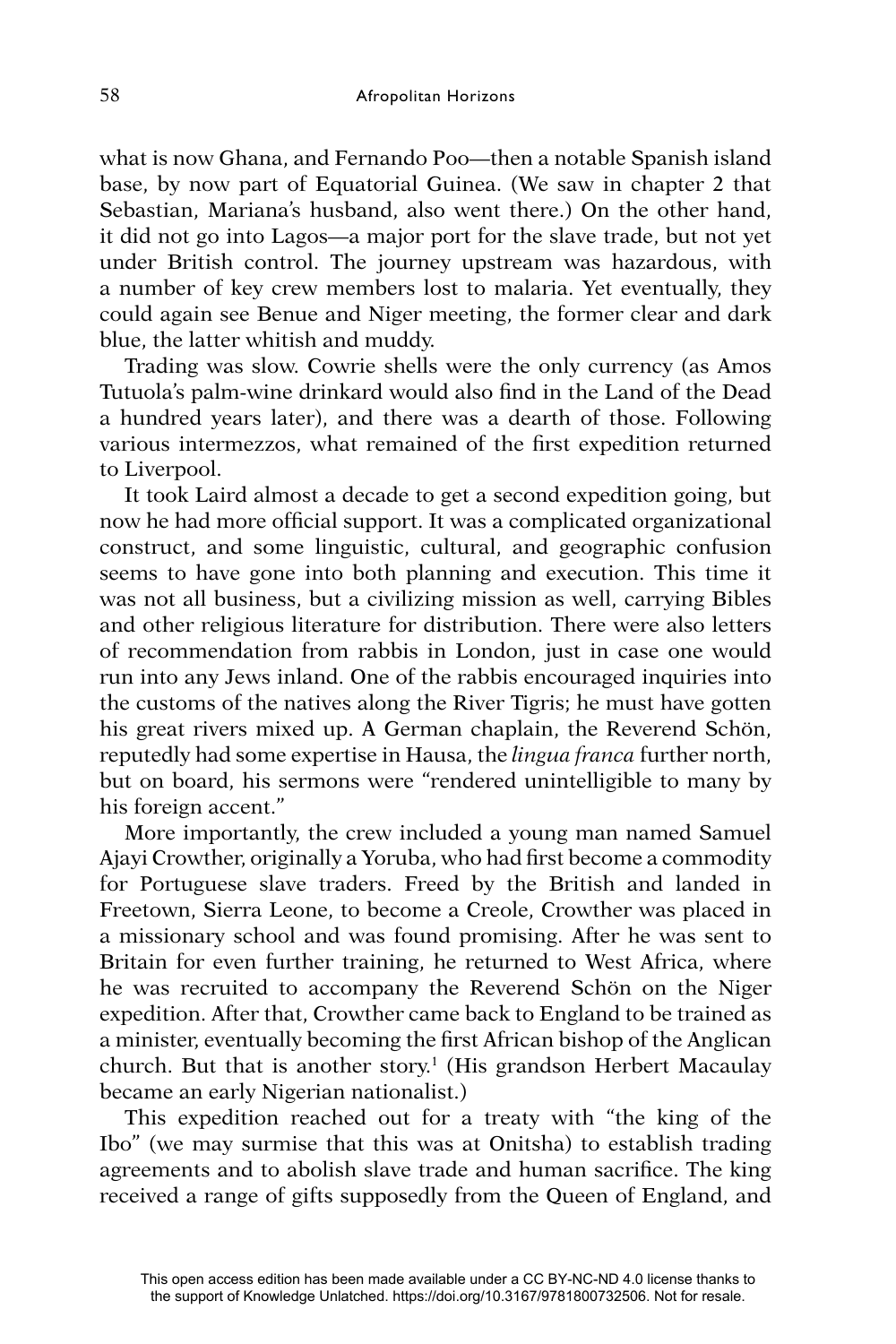came aboard the main ship, where things seem to have turned a bit chaotic:

At the conclusion of the treaty, King Obie willingly accepted an invitation to join in prayers in the Captain's cabin, even to the point of kneeling in Christian fashion. Half way through, unfortunately, he became violently perturbed for the safety of his soul and at the end of the service, uttering a sudden fearful exclamation, he called loudly for his fetish to be brought so that he could pour a libation on the spot to his own gods. Perspiration streamed down his face and neck, and it was some time before he could be quietened with the assurance that the prayers were bilateral; when satisfied on this point, instead of pouring the libation he drank it himself and washed it down with some Spanish wine that was offered. (Pedraza 1961: 26–27)

If this expedition, too, had its problems, it received much favorable publicity in Britain. There were grandiose visions for future commercial development and continued philanthropic endeavors in the African hinterland. These in turn apparently inspired Charles Dickens's ironic fi ction of a "Borrioboola-Gha" in the novel *Bleak House*: living in London, the small, plump, pretty Mrs. Jellyby is entirely consumed by the project of resettling impoverished Englishmen among Africans in the new settlement, where they would all grow coffee together. In support of this vision, both she and her daughter spend all their time sending out propaganda and answering queries about Borrioboola-Gha, while their family life deteriorates, and the ignored Mr. Jellyby gets close to suicide. Unfortunately, in Dickens's version, the entire project fails, as the local African king sells the volunteer migrants into slavery so he can buy rum. And the Jellyby daughter, tired and exasperated, bursts out: "I wish Africa was dead! . . . I hate it and detest it."

This was the entry of Nigeria, or what would become Nigeria, into British fiction.

Yet more upriver traffic followed. By the 1850s and 1860s, the colonizing process seemed to stabilize somewhat. The prophylactic use of quinine against malaria had been discovered, so West Africa was no longer quite so surely "the White man's grave." But there were also more African hired hands, often liberated in the struggle against the slave trade, and familiar with the foreigners' ways of doing things.

Now, in 1860 it seems, Lokoja came into being as a commercial settlement at the Niger-Benue confluence, under the relatively longterm supervision of another colonial visionary: William Balfour Baikie, naturalist, philologist, and medical doctor. The community attracted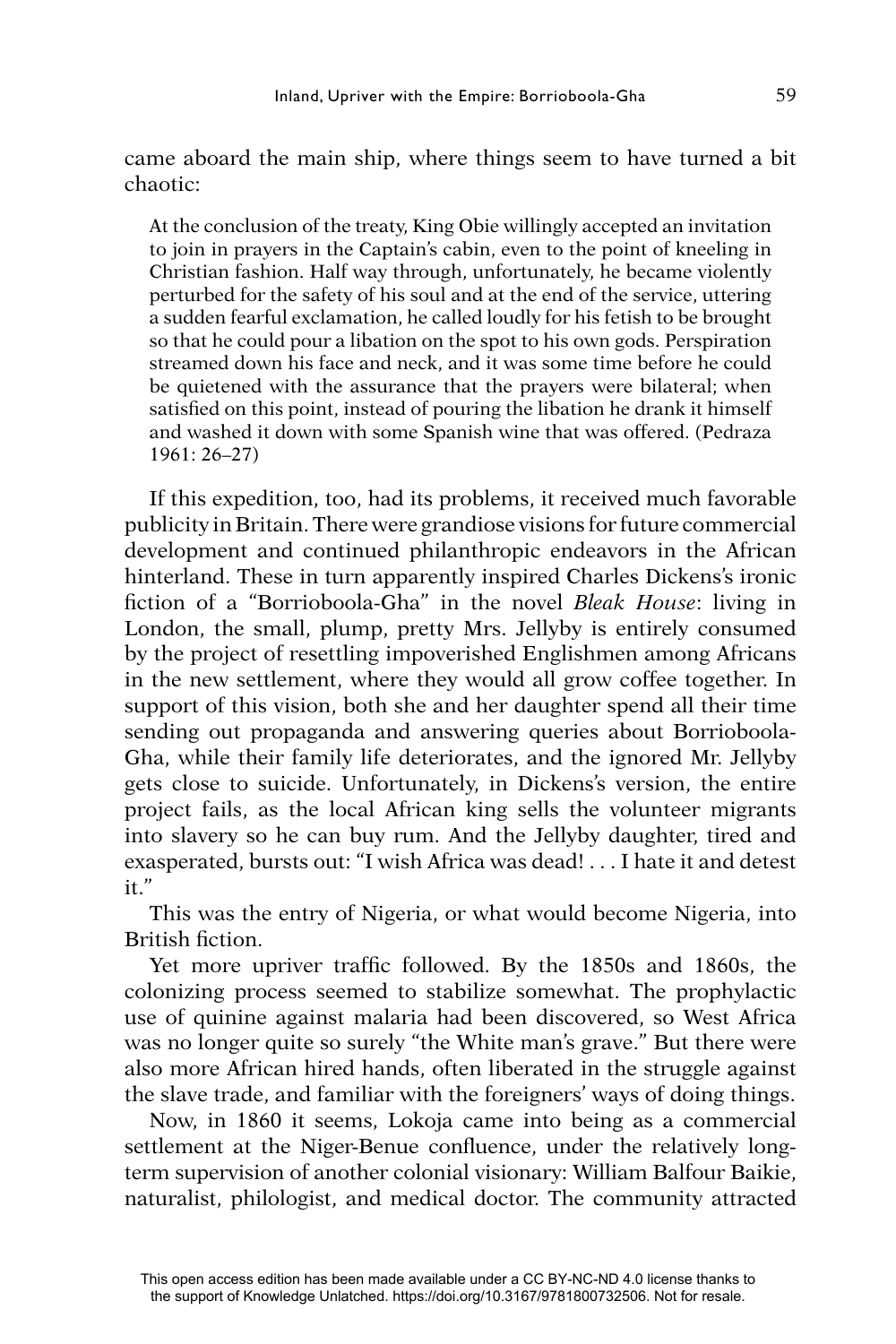people from surrounding areas, many of them apparently refugees from slavery, and its market place drew much trade. While running Lokoja with a firm hand, Baikie also found time and energy to translate Christian texts into Hausa and Nupe. However, his health suffered, and the time came to leave. Pedraza (1961: 64) concludes that "his long years of autocratic independence had made him irritable and cantankerous, and it is quite possible, though not a pleasant reflection, that he had become unbalanced." His replacement in Lokoja arrived. On his way back to Britain, Baikie made it only to Freetown, where he died.

By then McGregor Laird was also dead since a few years back, and British policy toward West Africa turned rather Dickensian and distracted. There was, for a period, no enthusiasm in London for pushing inland in this part of the dark continent. Such development as there may have been at Lokoja was at quarter-speed, depending more on local dynamics than on official long-distance support. Baikie's successors had the title of consuls, but one skeptical visiting trader referred to their residences as "Her Majesty's Mud-Huts."

Later yet in the century, however, there was George Taubman Goldie, forcefully running the Royal Niger Company with a close connection to the Crown, and so Lokoja came alive again. There were new facilities for trade, and after Goldie arrived in person for a visit to the region to wage a battle against the forces of the emir of the Nupe, it was clear that British power in the area would be durable. This was further manifested when Frederick Lugard, as new representative of the British Empire, took over something now described as the Protectorate of Northern Nigeria, on the Lokoja parade ground on 1 January 1900.

In the twentieth century, finally, Lokoja took on the form of colonial logic. The European population, which reached its record size of eighty-nine in 1907, lived in its segregated residential area of what was referred to as "Lugardesque" bungalow architecture, while the old neighborhood from Baikie's time became the native township. The young men working for what had been the Royal Niger Company, and was now the United Africa Company, were under the discipline of their manager, who kept their whisky bottles in his cupboard and allowed them "one tot per evening."

Pedraza's account ends rather ironically. "Location" turned out not to be everything; at least not Lokoja's. The site was not very healthy, compared, for example, to Kaduna, Lugard's new urban center. Soon enough, moreover, transport would be on new railways and roads, rather than by river. By the time Pedraza published his book, at the time of Nigerian independence, a hundred years after the town came into existence and sixty years after Lugard's appearance on its parade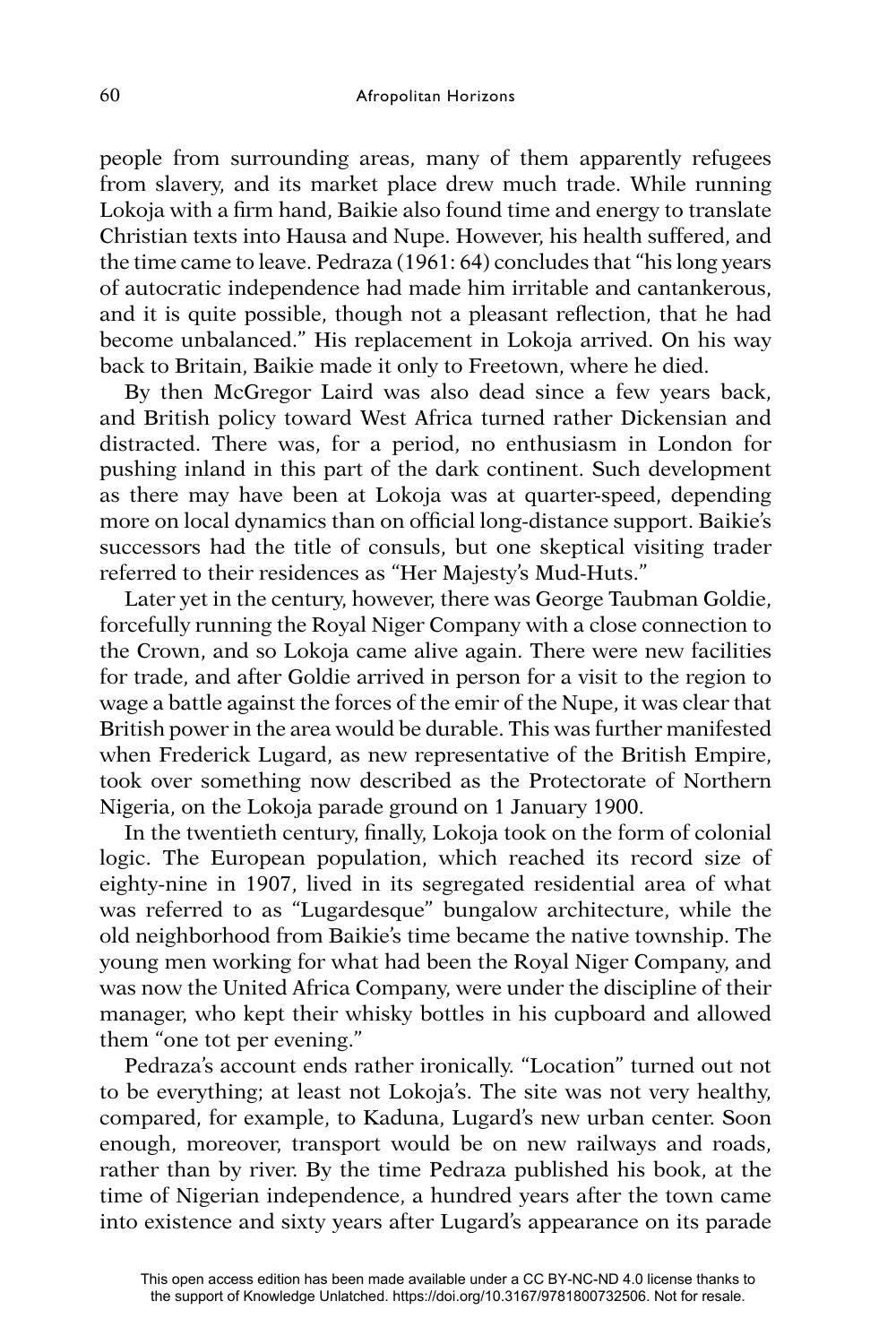ground, Lokoja was once more a backwater. Yet moving forward again, to the twenty-first century, it does not seem to do so badly. Nothing, it seems, can stop a Nigerian urban center from growing. The river confluence may not matter so much, but with a population approaching a hundred thousand, the city is now a state capital and has a new university.

But back to Howard Pedraza: the review in the *Bulletin of the School of Oriental and African Studies* concludes that his book "will be useful to African schoolboys and undergraduates" (Jones 1961: 180). Again, it is not really an account of his own Lokoja experience, but rather the work of a district-officer-turned-historian.

In a history of writings about Nigeria, or what would become Nigeria, Chinua Achebe (and some other authors, such as Dilim Okafor-Omali) can offer the perspective of the colonized. Someone like Pedraza gives us the colonizer's view—from sometime between the mid-nineteenth century and the mid-twentieth century. Pedraza gathers materials from early colonization, while other writers provide autobiography, or glimpses of autoethnography, or even fiction. With the coming of Nigerian independence, the Afropolitan horizons of the colonialist veterans become views in the rear-view mirror. As a whole, this chapter is about such expatriate colonialist commentary—leading finally into a bit of oral history.

Pedraza goes back to earlier history. It so happens, however, that in a book describing some twenty years of service to the British Empire, one of his predecessors in Lokoja devotes a few pages to his own brief stationing there, in 1938–39. John Morley (1992: 80–85), coming in from previous postings further north, found that "the town councillors were a cantankerous lot, by and large, and did not respond to the mild joke or witticism which so often saved the situation when one was dealing with Hausas."

His main project in Lokoja was building the town's first public latrine. Where? To keep the foul smell at a distance, he had decided to place it away from other buildings, close to the river shore. That was fine, except for the two or three weeks of the year when the river flood peaked, and the latrine was out there in the water. Unfortunately, that was when Morley's superior officer came on tour.

But Morley soon moved on, for service elsewhere in Northern Nigeria, Eritrea, Malaya, Singapore, and finally in the Gold Coast, just before it became Ghana. Another paragraph of his West African reminiscences might be worth citing: the Elder Dempster Line mail boats, between Liverpool and main West African ports before World War II, "were an extension of the West African scene . . . the passenger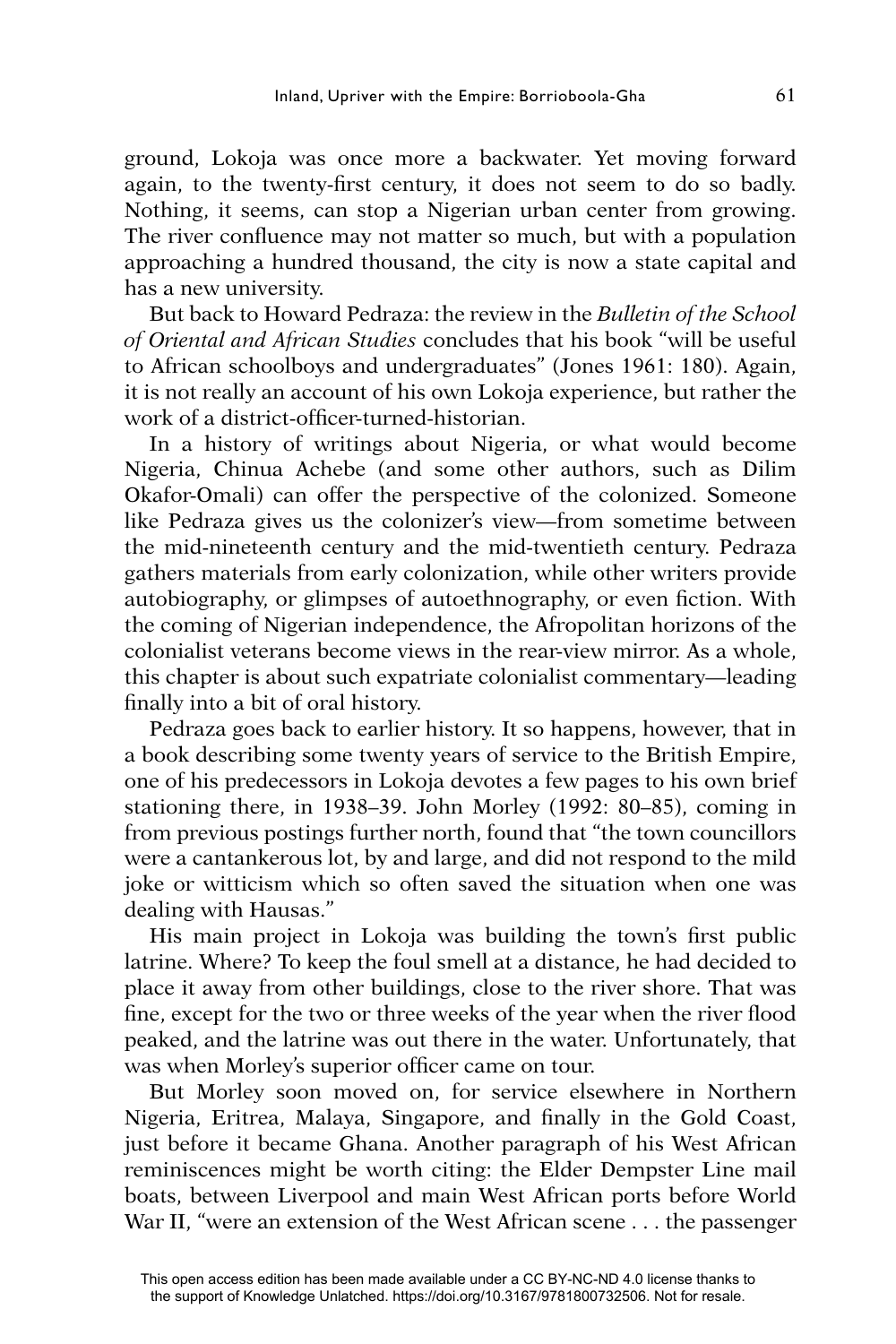list was predominantly male, and the seasoned coasters were, even before the ship had cast off from its down-river berth, settled in front of gins and bitters in the smoking-room chairs they would hardly vacate for the rest of the voyage."

In fiction, from around this time, there is Joyce Cary's *Mister Johnson*  $(1939)$ , finding a wider audience rather slowly—but also one of those books the young Chinua Achebe read, and disliked (together with Joseph Conrad's *The Heart of Darkness*, another colonial-era novel, not uncritical of colonialism, and yet not free from prejudice). The imagined young Nigerian Mr. Johnson, working in the colonial service in an area that is not his own, finds himself in an uncomfortable inbetween position, and faces the different personalities and styles of his British superiors. Of Irish-British family background, Cary had had his own mixed experience of serving in the colonial administration for some years around 1920.

On the whole, local-level colonial administrators have not contributed a great deal to published writing about Nigeria.<sup>2</sup> Achebe's fictitious Captain Winterbottom in *Arrow of God* showed no sign of such plans. One notable exception is Stanhope White, with his book *Dan Bana* (1966). White joined the colonial service in 1936, but declined an appointment in Kenya, as he foresaw that the relationship between the Kikuyu people and the European settlers would only get worse—indeed, the result would be the Mau Mau rebellion. Instead he came to Northern Nigeria. His book offers snippets of Nigerian history, and much description of local life from his various postings over an eighteen-year period—from Maiduguri via various Hausa emirates to Tivland on the Benue. But not least revealing are his forthright revelations of the tensions between higher-level bureaucrats and the "Bush DOs" (district officers) like himself, where he could even be seen as a whistleblower. He comments ironically about one governor's circular announcing that "promotion to the higher posts lay only through the Secretariats; the ability to deal with paper was apparently of much greater importance than the ability to deal with men." His oppositional stance took him to what he recognized as a punishment posting: Birnin Kebbi, capital of the Gwandu Division, was in most ways not a bad place, but it was hardly unknown to the central administration that it was intensively plagued by mosquitoes. Stanhope White and his wife, who had come to join him, had to spend much of their time fighting them.

White—his Hausa nickname "Dan Bana," he notes proudly, means "he who is up to date"—did not remain in Nigeria until the coming of independence, but returned to Britain for a business career. When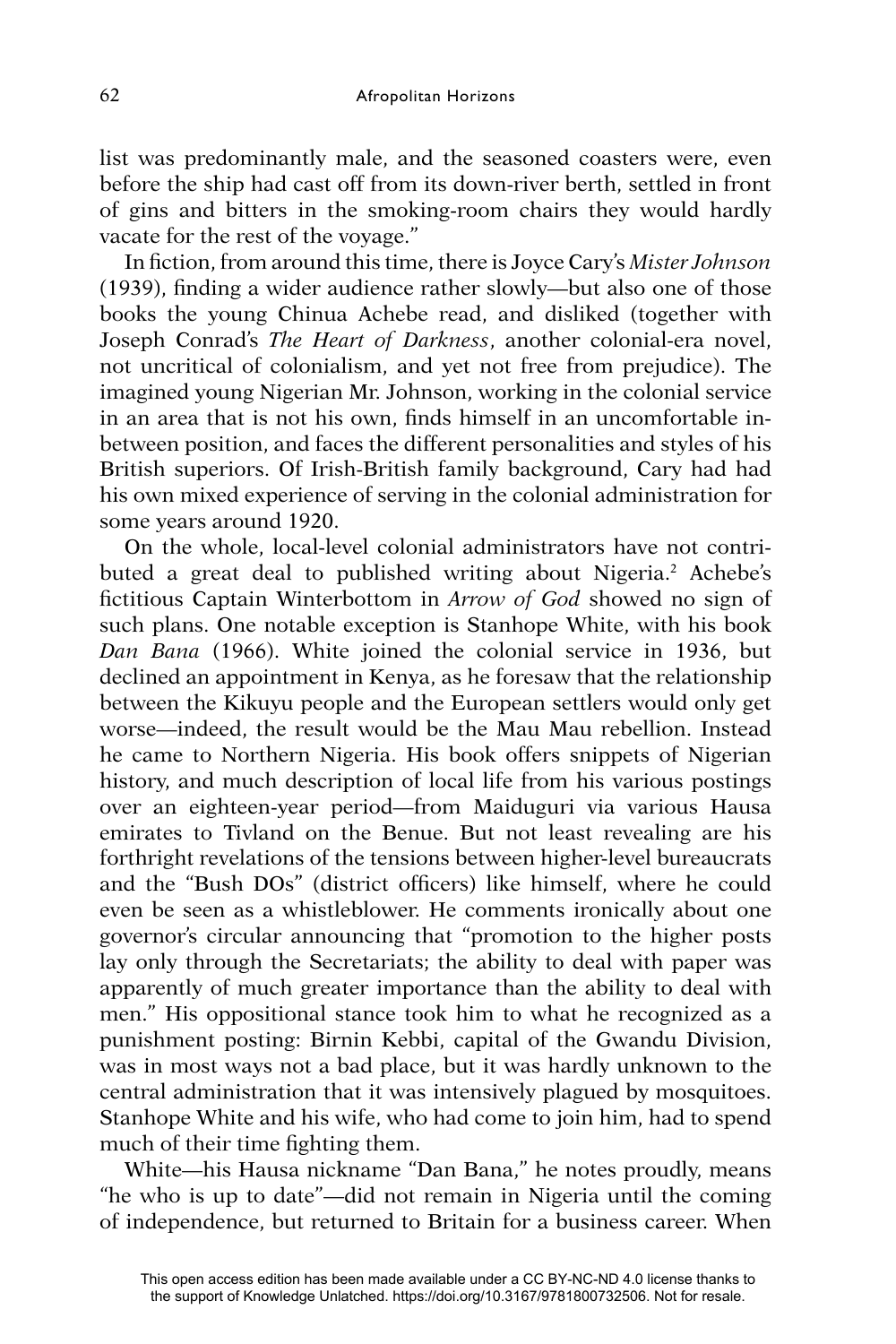over a decade later he got around to finishing his manuscript, it was the beginning of 1966. The first military coup had just occurred, and he saw dark times ahead for Nigeria.

Those who wrote their memoirs, or had their biographies written by others, were otherwise mostly high-level people, of gubernatorial rank or so. One example would be Sir Rex Niven's *Nigerian Kaleidoscope*  (1982). Niven ended his career when colonialism came to an end. In the final years, he had been close to the new Northern regional government under Ahmadu Bello, the Sardauna of Sokoto. He got along well with the aristocratic Sardauna, although on the whole one gets a sense, in an account with a flavor of imperial nostalgia, of members of a colonialist establishment engaged in their own encapsulated lives. The high point of Sir Rex's career was the visit of the young Queen Elizabeth.

More at a grassroots level again, but by a nonofficial, is Raymund Gore Clough's *Oil Rivers Trader* (1972). Clough came into his business when "oil" in the Niger Delta was still palm oil, not petroleum, and when the European traders were moving from rather anarchic conditions into somewhat more orderly colonialism. For one thing, there is an eyewitness account of the Igbo women's uprising in Aba in 1929, and the violent British response—one of the sordid moments of colonial Nigerian history.

As the 1960s and 1970s discourse shifted to "developing countries" and "international aid," there was evidently some disappointment among repatriated excolonial officers that their acquired local knowledge did not seem to count. They had become had-beens, reverse been-tos of a kind. But whatever the old local administrators felt about this back home in Britain, much of their reporting, handwritten or typed, was by then in the far-away archives—where I found it.

As I was doing my field research in Kafanchan, I made occasional side trips to Kaduna to look at historical documentation available in the branch of the National Archives located there. The colonial period only a couple of decades away, and Kafanchan being a quite young town, I could connect the reporting in the archives to the memories I was getting from old-timer townspeople. While in the archives, too, I listed the names of the district officers who had written the reports. Fairly soon after, when I was spending a term as a visiting scholar at a British university, I got in touch with a couple of them, by way of the government agency responsible for paying the pensions of the former colonial personnel. And I arranged to meet with each of them.

They had both spent a few years each in Kafanchan in the 1950s. This had hardly been a prestige placing, so my two informants had been rather young when they got there. One of them had remained long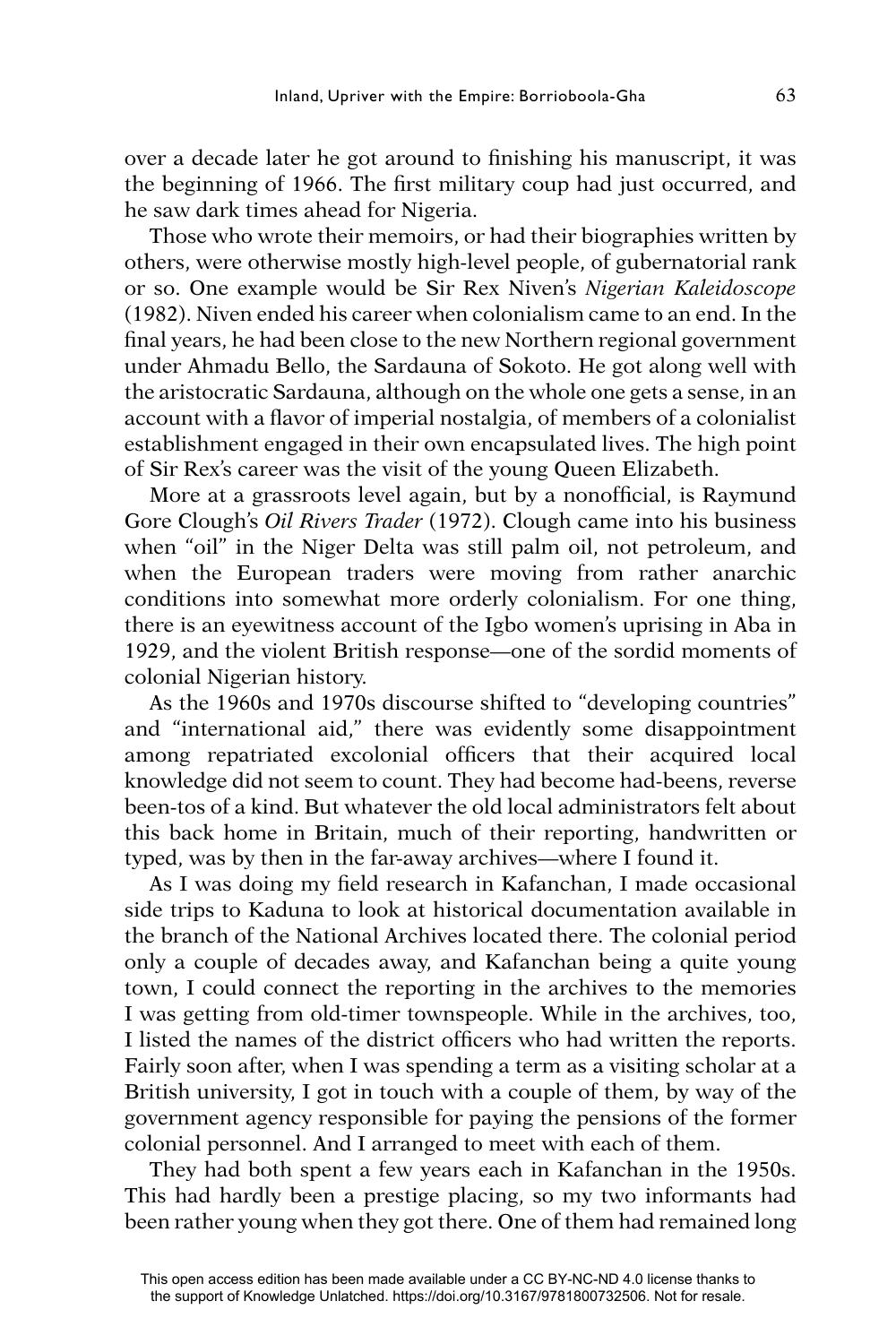enough in Nigeria to spend a period higher up in the administrative hierarchy, in Kaduna—and he had also married the daughter of the next-to-last British governor there. (Of the other officers on my list, one who had been in Kafanchan before them had had a better chance for an extended career in the empire, ending it as governor of the Seychelles and becoming a peer.<sup>3</sup>)

The old DOs excused themselves at first, saying I could really not expect them to remember much. Since I had been recently in Kafanchan and knew their reporting, however, I could refresh their memories, and they were soon reminiscing about the people they had written about—some of whom were among my own acquaintances.

The office/residence of the district officer had been set a little apart from the African town. It was approximately midway between the Catholic mission and the railway housing. As the few white people in Kafanchan at the time would belong in one or the other of these, said one of my informants with a smile, this led to a certain balance in interactions. Clearly the railway people were considerably more profane. In a village further away, there was the station of that North American, evangelical Protestant mission that was most successful in the area. The headstrong veteran head of that mission, much longer in the area than any district officer, was clearly often a bit of a nuisance. So was the aging Hausa emir of Jemaa, head of the "native authority," preferring to stay out of the way of the white men, but rather unpredictable and inconsistent in whatever decisions he was supposed to make.

But both the old DOs really became most enthusiastic when they had a chance to reminisce about their own pet projects in and around Kafanchan. One had started a football cup—the railway workers had a team, the teachers another, and so forth. The other had made villagers make clearings for improved roads, and then made funds available for local contractors to build small, simple bridges where needed. (Preferably at right angles to the road, so one could not cross them at too high a speed.)

What, then, did these two men now do, back in the mother country? One of them worked in local government. The other I met in his tiny office in Bush House, the old broadcast building in central London, where he was in charge of BBC Hausa news; the empire might be a thing of the past, but the public service company was still in touch with distant listeners. Before he found this job opening, he had briefly taught school.

In different ways, perhaps both could use some of their Nigerian experience. But they hardly had the opportunities for their own initia